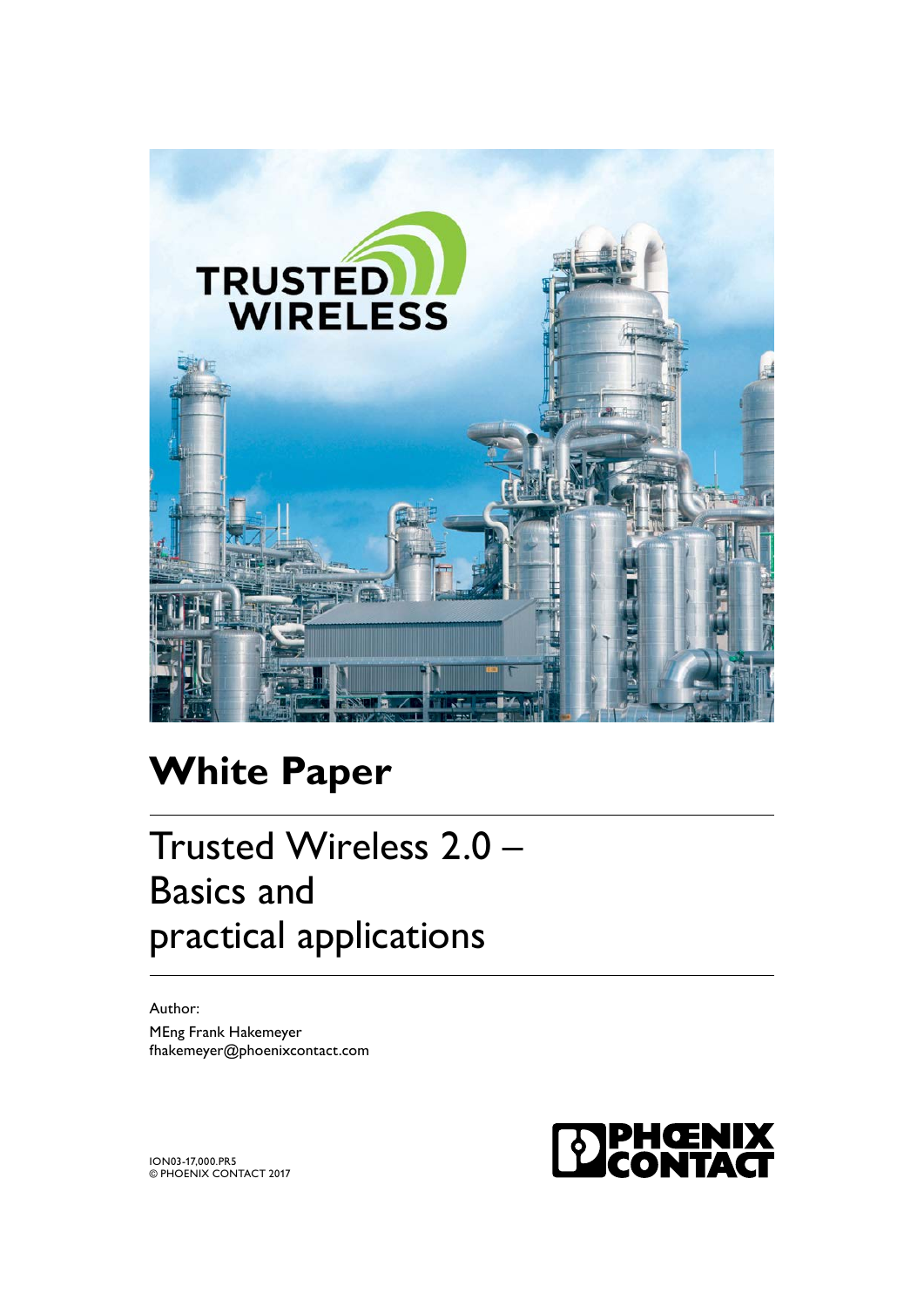#### Table of contents

| Overview                                                                            | 3  |
|-------------------------------------------------------------------------------------|----|
| Use of wireless technologies in automation technology                               | 4  |
| Areas of application for Trusted Wireless 2.0                                       | 5  |
| Robust communication thanks to FHSS                                                 | 5  |
| Disturbance of the wireless signal by other wireless systems or                     |    |
| electromagnetic interference                                                        | 6  |
| Disturbance of the wireless signal caused by fading                                 | 8  |
| Automatic and manual coexistence mechanisms                                         | 9  |
| Secure communication due to encryption and integrity check                          | 10 |
| Long range thanks to high receiver sensitivity and variable data transmission rates | 11 |
| Flexible networks with automatic connection management                              | 13 |
| Distributed network maintenance makes things faster and easier                      | 15 |
| Extensive diagnostic properties                                                     | 16 |
| Adaptability to the desired application                                             | 16 |
| Glossary                                                                            | 17 |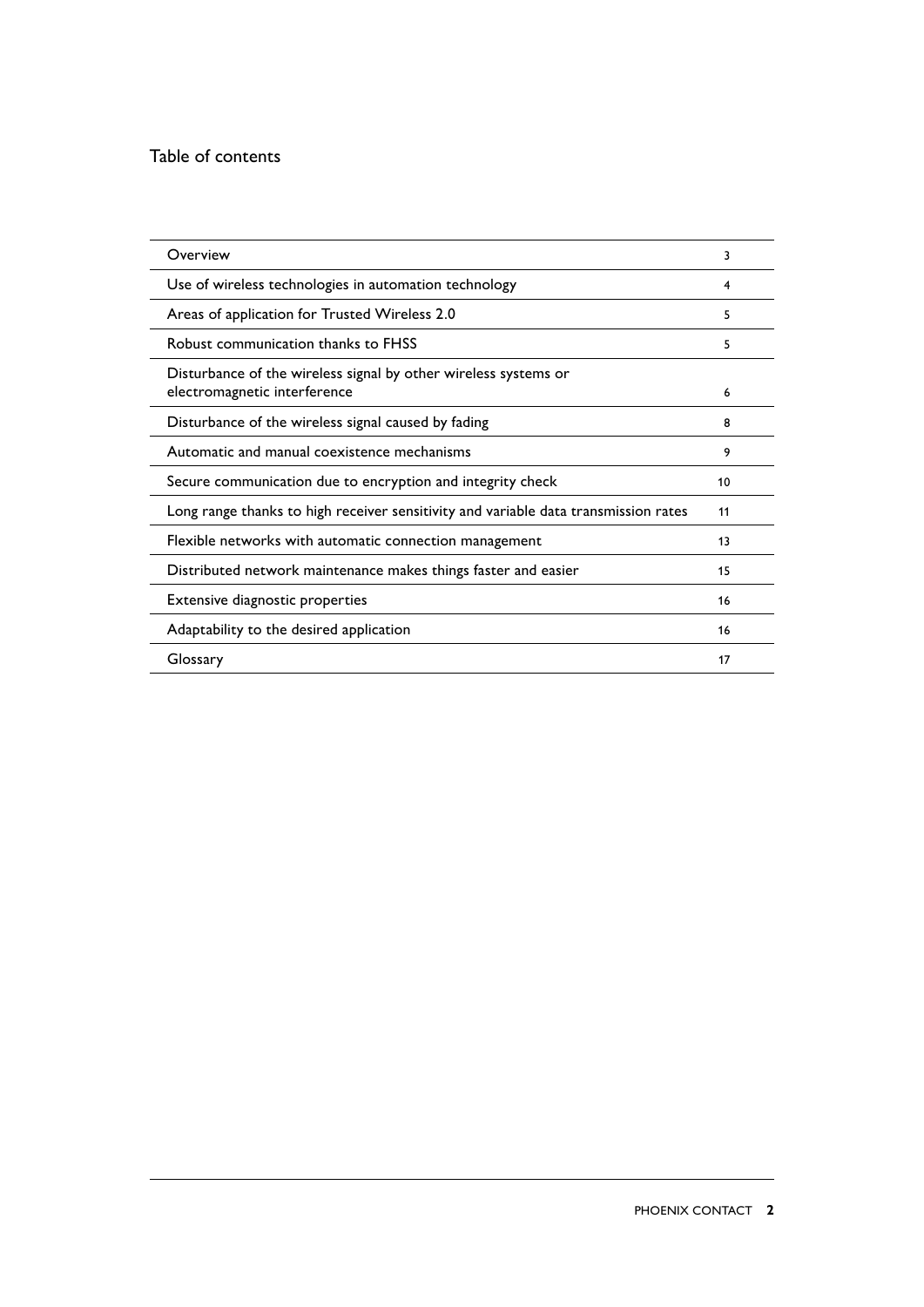#### <span id="page-2-0"></span>**Overview**

The use of wireless technologies for industrial automation is becoming increasingly popular. This is partly due to the fact that wireless networking of remote system parts or mobile units is becoming more and more important. Additionally industrial wireless technologies have clearly proven their advantages and their reliability and have addressed any misconceptions over the past years. This document refers specifically to the Trusted Wireless 2.0 technology and its application in the field of automation. The main focus will be on the description of the technological properties which are of particular interest for industrial applications. The relationships that exist between technology and practical application will be explained and delimitations to other wireless technologies will be shown.

First and foremost, this white paper addresses industrial users of factory or system automation as well as of the infrastructure. Moreover, it is also aimed at all readers who are interested in the technical concepts of industrial wireless data transmission.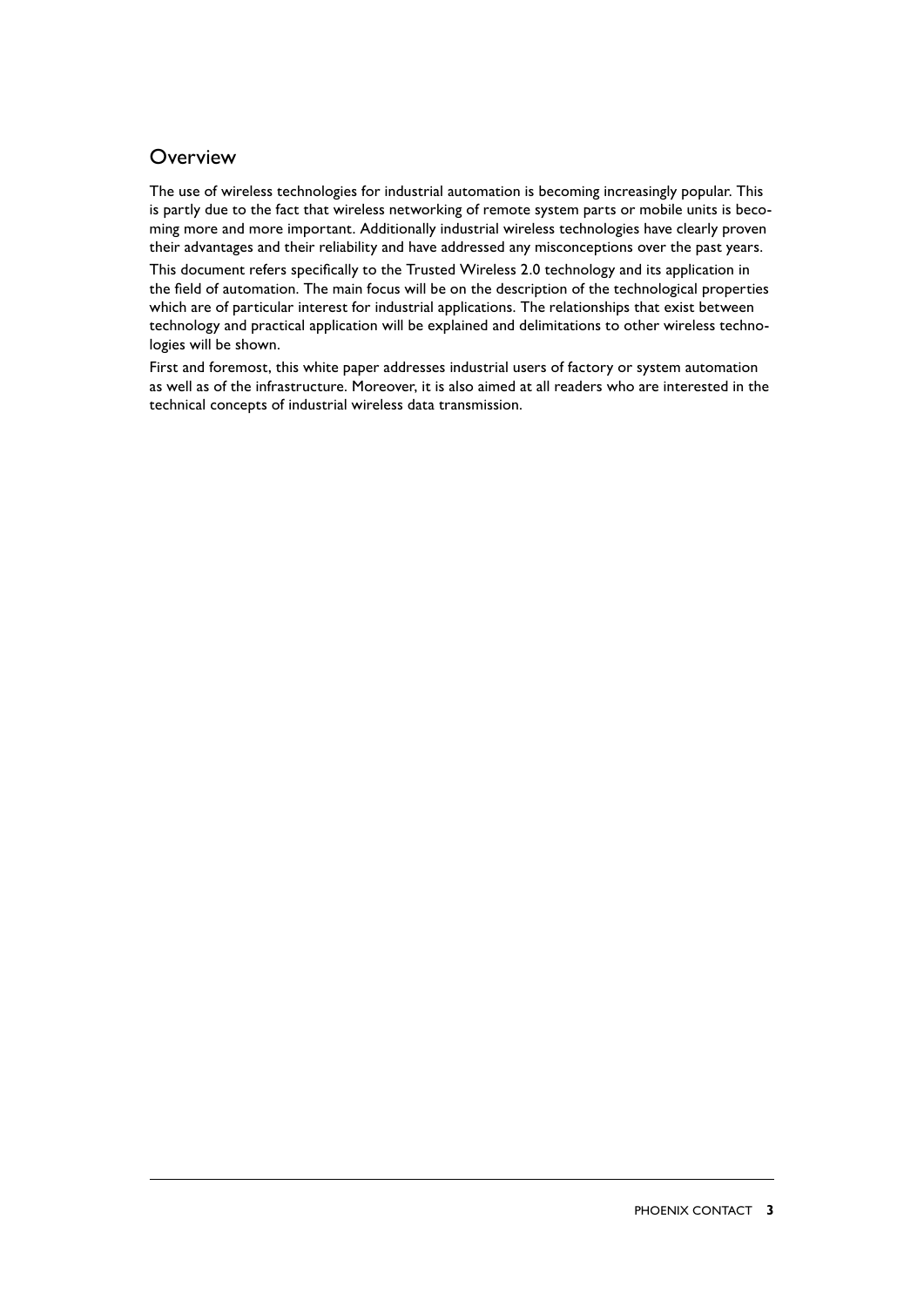# <span id="page-3-0"></span>Use of wireless technologies in automation technology

Year by year, more wireless technologies are used in automation technology. Users benefit from this, as wireless solutions offer a higher degree of mobility and flexibility. Often it is the cost saving from the elimination of cable installation which is the reason for the use of a wireless system.

The automation industry focuses mainly on wireless technologies, which can be used practically worldwide and function in license-free frequency bands. Due to national frequency regulation, there are only a few frequency bands which meet this criteria. ISM (Industrial-Scientific-Medical) bands can be used without a license, but only the 2.4-GHz band is distributed nearly worldwide. Thus, the majority of wireless technologies in automation technology use this band.

Thanks to the large bandwidth of 83MHz, a high data throughput and/or the parallel operation of multiple wireless systems in the 2.4 GHz ISM band is possible. The bandwidth of the low-frequency bands is considerably smaller and is between a few hundred kHz and 26 MHz. However, the propagation and the properties of material penetration of these ISM bands are considerably better (see Fig. 1), which makes longer ranges and wireless paths without a line of sight possible.

Thus, Trusted Wireless 2.0 is available for ISM bands 868 MHz (Europe), 900 MHz (America and Australia) and 2.4 GHz (worldwide). In this way, requirements can also be met for ranges over 5 km and in unfavorable ambient conditions. Here it is always essential to correctly apply the advantages of the selected wireless system.



#### *Figure 1*

*The free space attenuation increases in proportion to the frequency*

In the following, the description of the wireless technology Trusted Wireless 2.0 will refer to familiar wireless technologies from the consumer and IT world. Since Bluetooth and WLAN are now also used in industrial environments, this white paper will focus particularly on the differences between these technologies. In addition, there is already a wireless technology specially developed for process technology, WirelessHART, which is also used for comparison.

Since wireless technologies in the sub-GHz band cannot be compared with wireless technologies in the 2.4 GHz band, familiar Low Power systems from the sub-GHz band are used here for comparison.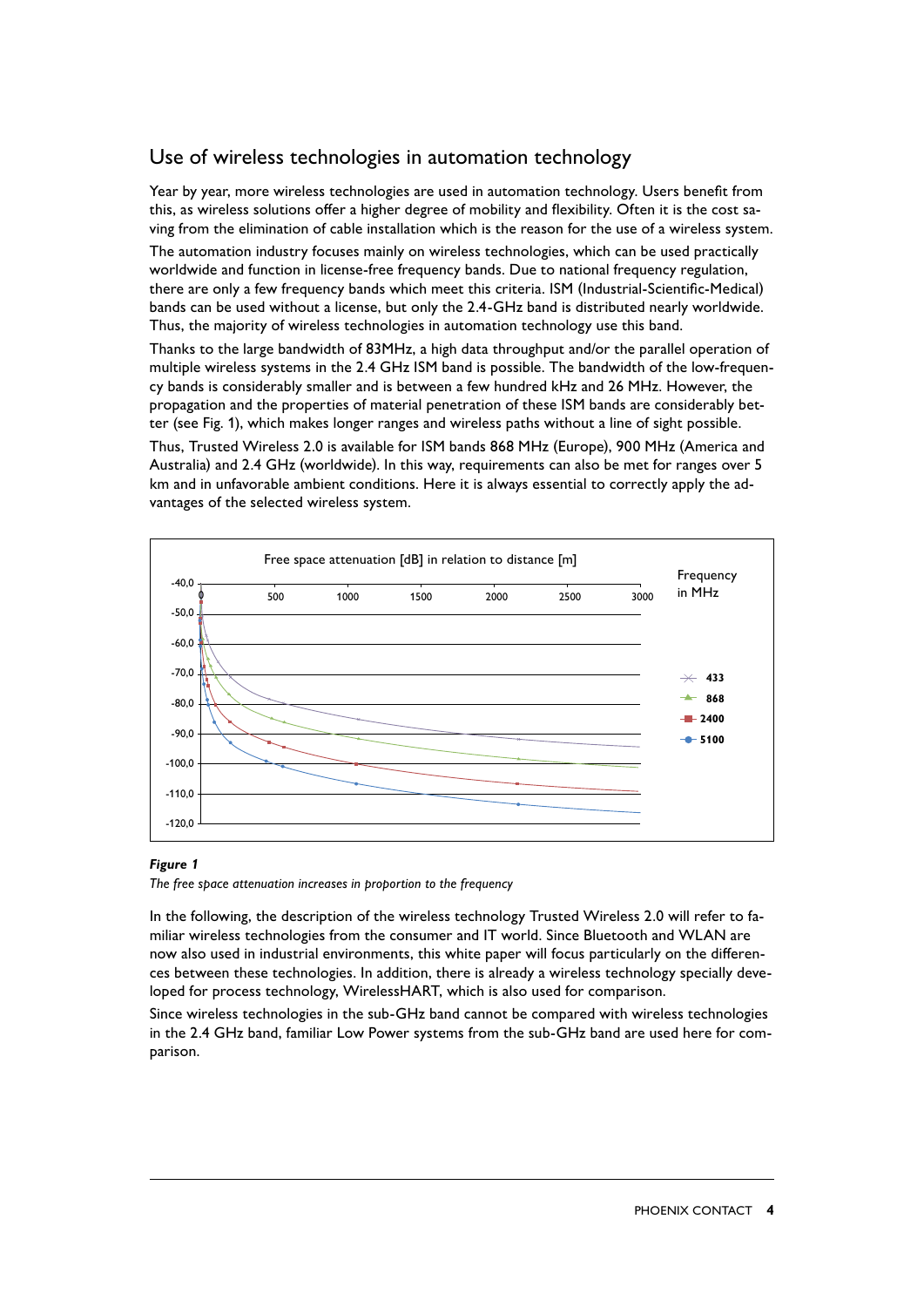# <span id="page-4-0"></span>Areas of application for Trusted Wireless **2.0**

Trusted Wireless 2.0 is a wireless technology developed specially for industrial use. It is particularly suitable for sensor-actuator information covering cable infrastructure is from one. It is used to up small to medium-sized data quantities, over larger distances of hundreds meters to several kilometers.

The main features of Trusted Wireless 2.0 are

- Robust communication thanks to FHSS
- Automatic and manual coexistence mechanisms
- Secure communication due to encryption (AES 128 Bit) and integrity check
- Long range thanks to high receiver sensitivity and variable data transmission rates
- Flexible networks with automatic connection management
- Distributed network maintenance makes things easier and faster
- Extensive diagnostic properties
- Adaptability to the desired application

These features are explained in more detail in the following.

### Robust communication thanks to FHSS

Every user would like to have "reliable" and "robust" communication for his or her application, though these are rather subjective criteria. Requirements of real characteristics such as availability, latency, determinism and data throughput, which play an important role for the user depending on the application, are referred to as objective.

However, it is important to know and be able to classify the real application requirements. The available wireless technologies have different key aspects and performances and have to be selected according to the application requirements.

It is also vital to know which factors impede the "reliability" of a wireless path and how the different wireless technologies deal with these problems.

There are two major factors that can influence a wireless connection. Firstly, the disturbance of the wireless signal by other electromagnetic waves, triggered by other wireless systems or unwanted emissions of other electric devices (EMC disturbances). Secondly, "fading", which is caused by the free space attenuation and especially by reflections.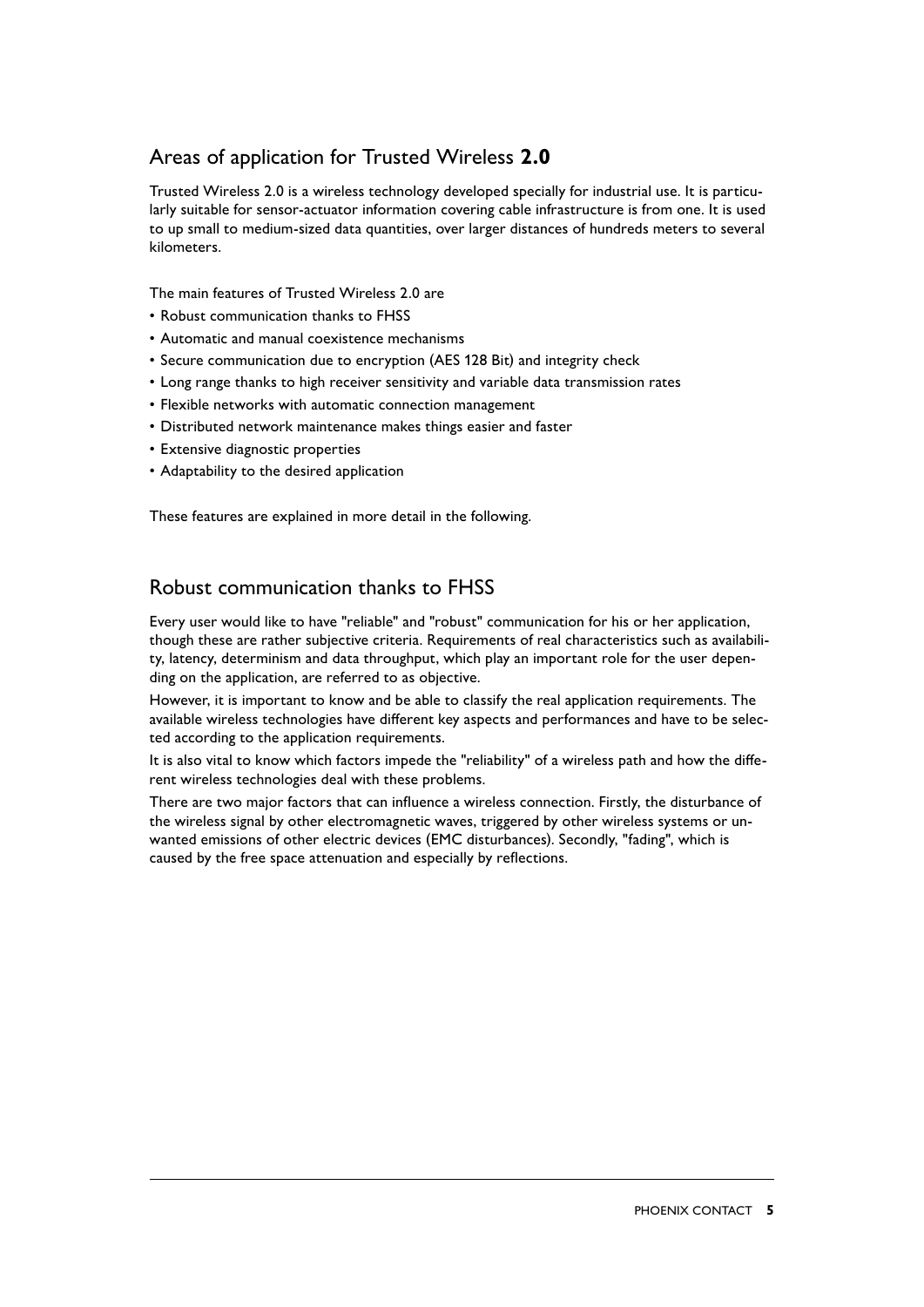# <span id="page-5-0"></span>Disturbance of the wireless signal by other wireless systems or electromagnetic interference

In the 2.4 GHz band, wireless systems benefit from the fact that EMC disturbances caused by general industrial applications do not reach this high frequency range. Frequency converters, ballasts and other EMC-producing devices, which are otherwise problematic, do not disturb the upper MHz or GHz band. Their high-energy emissions are instead in the kilohertz and megahertz band.

Usually, other wireless systems are the cause for disturbances of these wireless systems. There are two completely different approaches to deal with this problem: the Direct Sequence Spread Spectrum (DSSS) and the Frequency Hopping Spread Spectrum (FHSS).

With the DSSS, the useful signal to be transmitted passes through a spreading code generator,



#### *Figure 2a*

*Diagram of the DSS procedure*

which transforms the narrow band interference signal with high amplitude into a broadband signal with lower amplitude (see Fig. 2a). Together with the useful signal, the incoming narrow band interference signal with high amplitude passes the same spreading code generator in the receiver. This way, the wide-band useful signal with low amplitude is converted again into a narrow band signal with high amplitude and simultaneously, the interference signal is transformed into a wideband noise. One benefit of this procedure is the possible transmission with a very high data rate. The disadvantage is the fixed transmission frequency as well as the fact that this procedure is only useful up to a certain interference signal level. If this level is exceeded, the receiver cannot make a distinction between the useful signal and the interference signal.

With the FHSS, many different individual frequencies are hopped through in a pseudo-random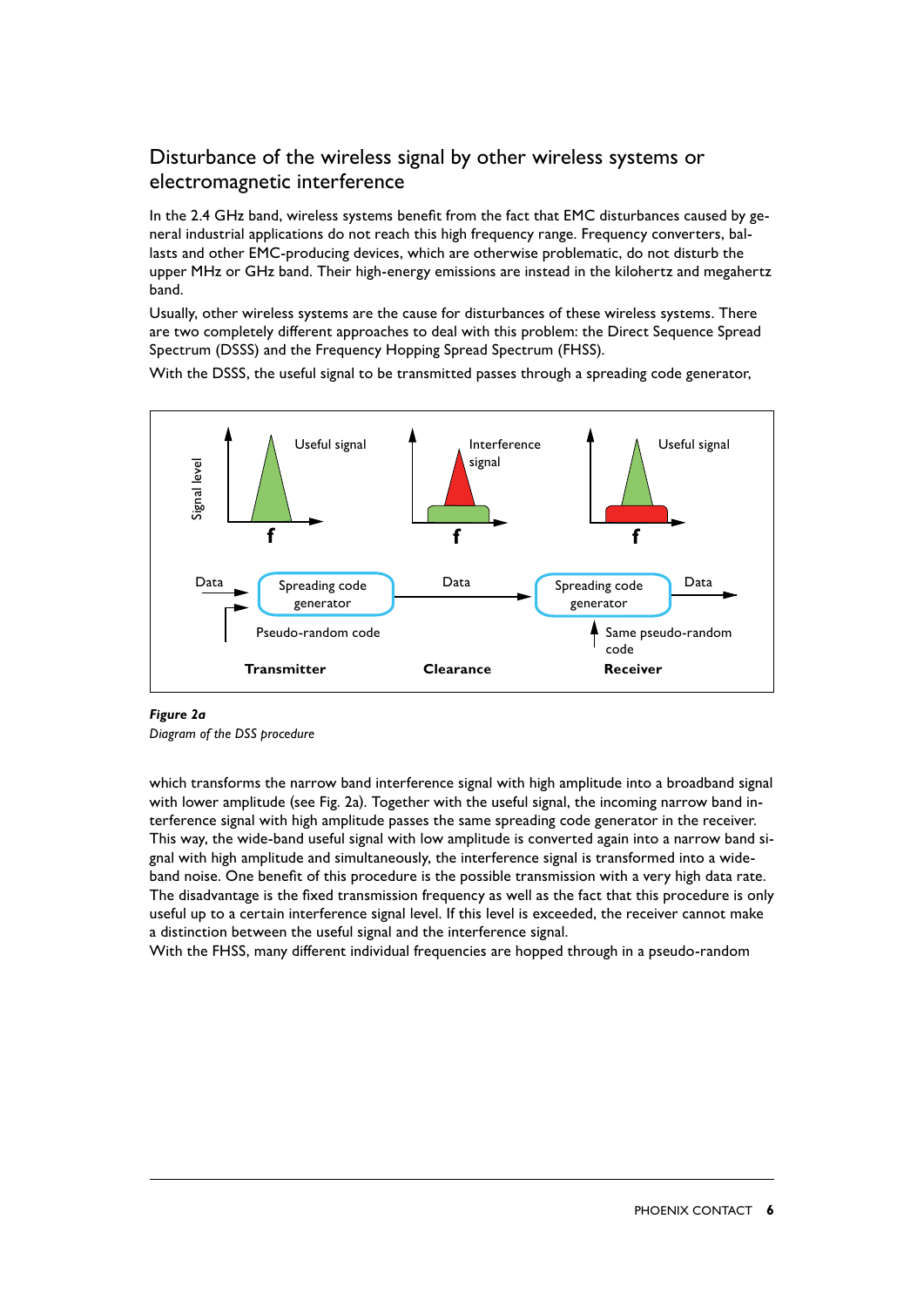

# *Figure 2b*

pattern. In this way, an interference signal only blocks one or a few neighboring individual frequencies – no matter how high the level. The transmission can be implemented without interferences using the remaining frequencies.

If disturbances become worse, only the data throughput is reduced in the FHSS system. In the DSSS system, however, transmission might be blocked completely.

In the 2.4 GHz band, Trusted Wireless 2.0 uses a Frequency Hopping Spread Spectrum (FHSS) with up to 440 possible individual frequencies, with the devices using a selection of up to 127 channels. In the 868 MHz and 900 MHz frequency band, the procedure is also employed. Due to the smaller bandwidths in the frequency bands, the number of available channels is correspondingly smaller. The number of frequencies used within the pseudo-random hopping pattern depends on further settings and mechanisms such as the exclusion of certain frequency ranges (black-listing) for the coexistence management, or the use of several frequency groups (RF bands) to optimize the parallel operation.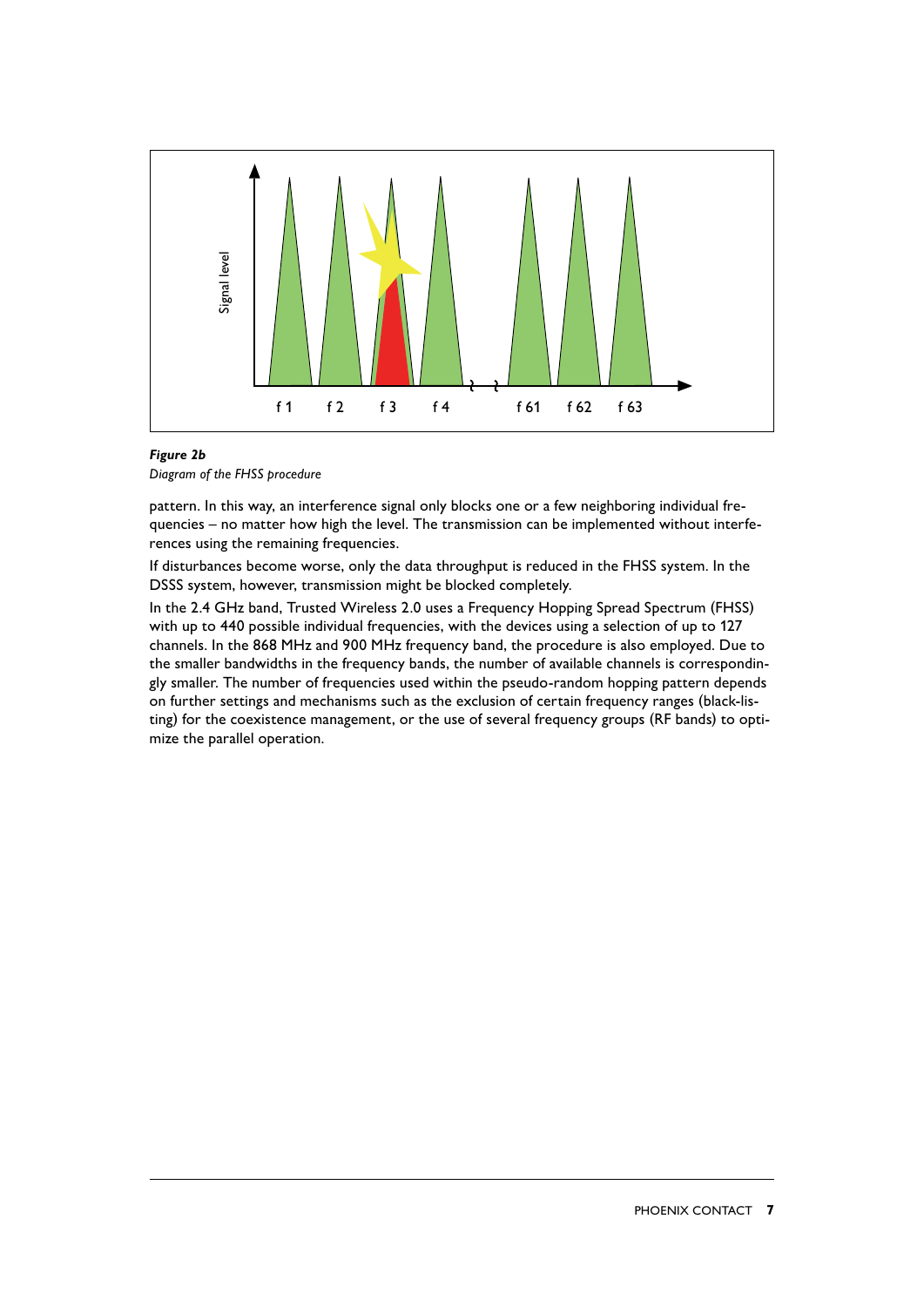# <span id="page-7-0"></span>Disturbance of the wireless signal caused by fading

Fading means that the signal is weakened due to different external influences. The main factors are reflections occurring during the propagation of the radio wave. The signal travels from the transmitter to the receiver on many different paths via these reflections (multipath fading). The time the signals need for this vary since, depending on the reflection path, the distances the signals have to travel vary. This means that the signal reaches the receiver in a different phase relation. Therefore, many different individual signals are superposed in different phase relations at all times.



#### *Figure 3*

*Weakening of the signal on f1 and amplification of the signal on f2*

This can result in a weakening (destructive interference) or amplification (constructive interference) of the signal (Fig. 3), dependent upon the constellation of the phase relations at the receiver.

Important: If the transmission frequency – and thus the wavelength – changes under constant ambient conditions (reflection situation), the reflection signals and the situation of the superposed signals at the receiver change, too. Therefore, a particularly unfavorable constellation might occur on an f1 frequency of a wireless system, causing the receiver to receive an extremely weak or insufficient signal. Under the same ambient conditions, however, an amplification of the signal might occur on another frequency. This is a considerable advantage of a frequency hopping system (FHSS), which constantly changes the transmission frequency and therefore automatically prevents this physical problem.

The Trusted Wireless 2.0 wireless technology use many individual transmitting frequencies within the respective frequency band (see FHSS). The distances between the frequency bands are selected so that the wavelength variation is large enough to create a significant signal yield. This ensures reliable transmission which is not appreciably affected by signal fading.

In other words: if – depending on the multipath fading – the transmission is not possible on one frequency, the signal on the next frequency is strong enough for easy reception.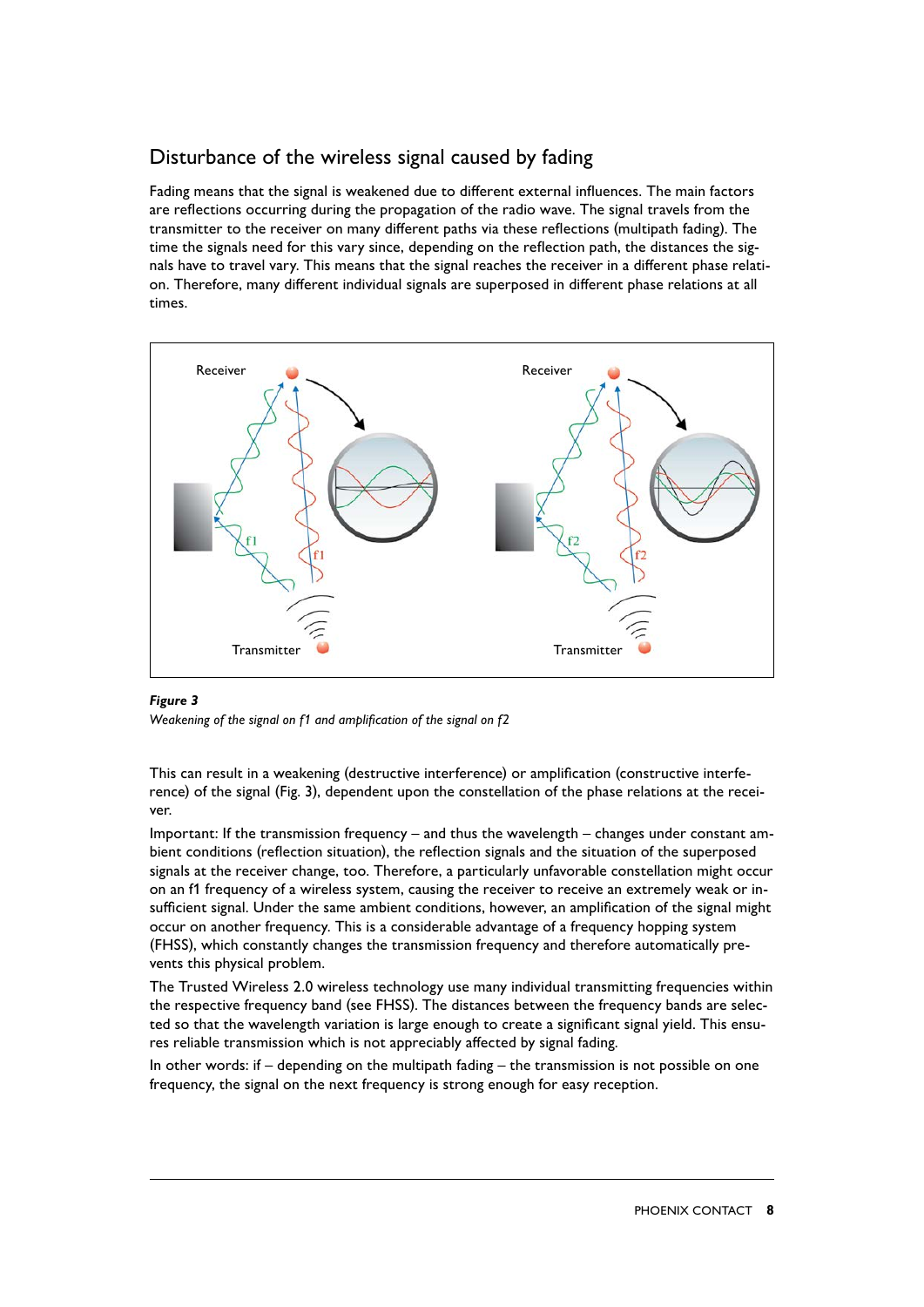#### <span id="page-8-0"></span>Automatic and manual coexistence mechanisms

Due to the increasing use of ISM bands, the co-existence mechanisms of a wireless system are becoming more and more important for long-term problem-free usage.

Example of a incoming mechanism, is listen-before-talk (LBT for short). With LBT, first the strength of the receiver signal is measured. The RSSI Signal (Receive-Signal-Strength-Indicator) is determined. This value provides – regardless of the sending technology employed – a measurement of whether another wireless-system is already sending. Depending on the strength of the RSSI signal, the mechanism decides whether it is possible to use the medium or not.

The disadvantage of this process is that it has a higher latency period in comparison with a fixed Duty Cycle (see below). Especially when the 2.4 GHz band is used in an industrial environment or in public places since here, in addition to the installed WLAN and Bluetooth systems, all private devices may represent a wireless system to be taken into account.

In unfavorable cases, LBT may bring about settings which benefit other wireless systems or even interferers of wireless operation. For this reason, in all frequency bands Trusted Wireless 2.0 employs the Duty Cycle mechanisms specified in the ISM regulations.

Depending on the ISM band, there are various co-existence mechanisms which legally regulate media access. This includes, for example, the prescribed Duty Cycle in the 868 MHz range. Here it is legally stipulated that a wireless system must either carry out LBT (see above) or only transmit 10% of the time. This mechanism makes it possible for a wireless system to not block an entire frequency band, thereby blocking weaker transmitters, such as garage door openers or baby phones.

A frequency hopping spread spectrum is also an effective co-existence mechanism which makes it possible to operate multiple systems in the same frequency band. Since the systems constantly and pseudo-randomly change their frequency, collisions only occur occasionally and last only for one communication cycle.

However, interference from coexisting systems with the indicated mechanisms cannot be eliminated but only made less likely.

This is why it is installed in the environment practice today in many automation applications to plan the wireless systems employed in the system. This means different wireless products and technologies are used for different applications. In order to give these products the best possible access to the medium and to have as little reciprocal influence as possible, one should plan the employed spectrum accordingly. This particularly applies to the 2.4 GHz band, since most commercial wireless systems operate there.

A WLAN channel, for example, uses 20 MHz bandwidth according to IEEE 802.11b. If several WLAN systems are needed in a system, they should use different WLAN channels. Since the WLAN channels are arranged in an overlapping manner, when the systems are in the immediate vicinity, channels should be searched for which do not overlap, such as channels 1, 6 and 13. If a Bluetooth or Trusted Wireless System is additionally used, these frequency bands of the WLAN system should be hidden (black-listing). In Fig. 4, one sees the spectrum of the active Frequency Hopping System (for example, Bluetooth) and the three WLAN channels which have been kept open.

It becomes increasingly important that the frequency band used for the different systems is wellplanned and the technology must allow for the blacklisting of frequency ranges. Trusted Wireless 2.0 is able to blacklist frequency ranges and therefore allows the coexistence with other systems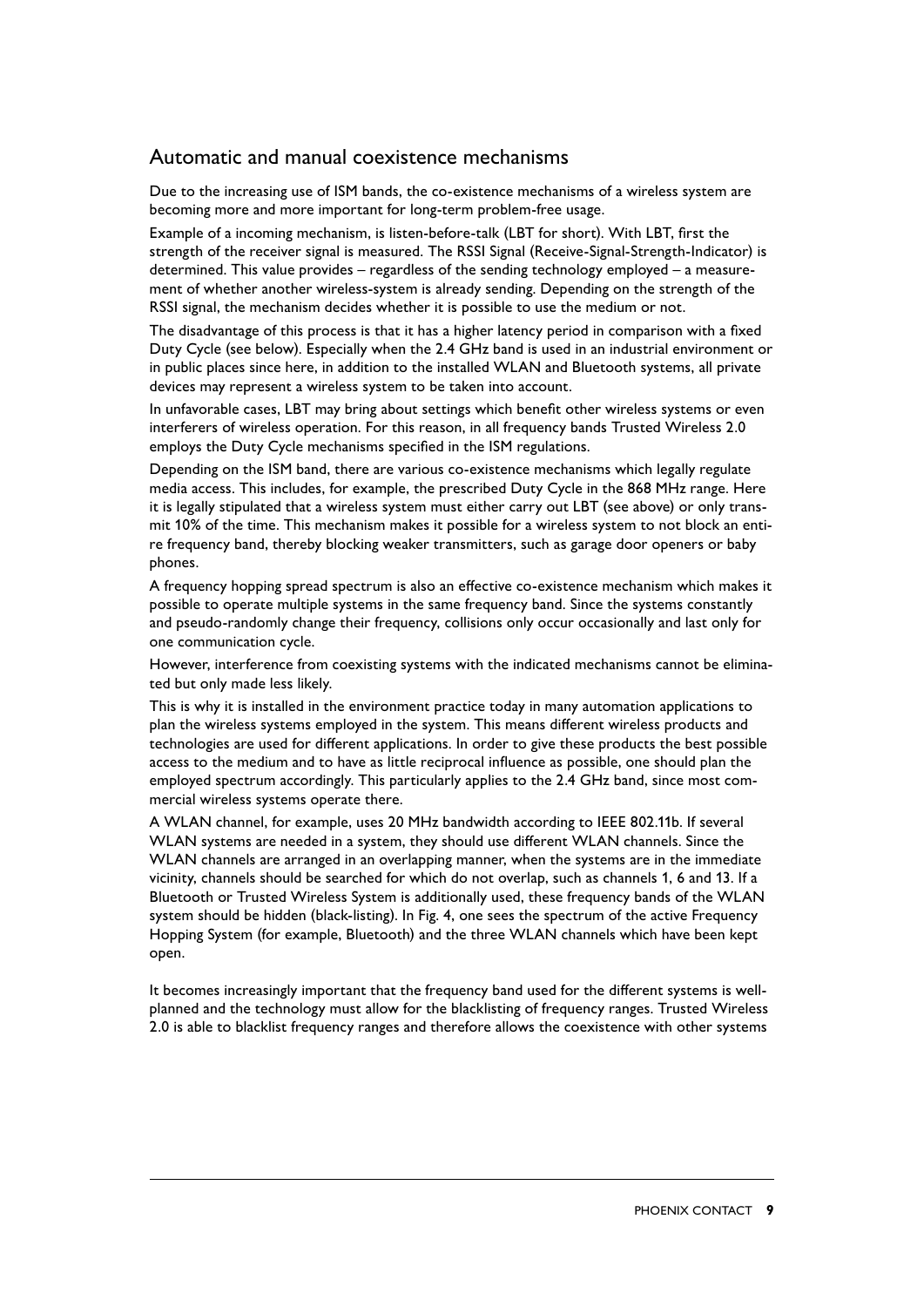<span id="page-9-0"></span>

*Figure 4 Spectrum of the active Frequency Hopping System and the three WLAN channels which have been kept open*

to be planned. For this, frequency hopping patterns are recalculated according to the blacklisted areas.

With Trusted Wireless 2.0, several aspects are taken into account during the creation of the frequency hopping patterns. Firstly, the above-mentioned consideration of the black-listing areas and also the previously mentioned minimum hopping distance for the largest possible frequency or wavelength variation to compensate the multi-path fadings.

The third aspect is the grouping of frequencies in RF bands. An RF band is a group of frequencies made up of individual frequencies from the entire frequency range. Different RF bands use completely different frequencies. If two Trusted Wireless Networks are operated using two different RF bands in a spatial environment, these two networks will never collide. In the 2.4 GHz and 900 MHz band, Trusted Wireless 2.0 has 8 different RF bands. 2 RF bands are available in the 868 MHz band.

In addition, with the targeted use of Trusted Wireless in different frequency bands, a frequency band which has already been used to capacity can be avoided.

#### Secure communication due to encryption and integrity check

Security plays an important role in the wireless transmission technology. As information is transmitted through the unprotected air, security strategies have to prevent the unauthorized access.

With the widely distributed wireless technologies Bluetooth and Wireless LAN, the problem is that the communication interface is accessible for everyone, i.e. every available Bluetooth or WLAN wireless product fundamentally permits a connection with the industrially employed network. The potential danger is especially high with the WLAN interface, since it extremely common in the PC environment and very vulnerable to hacker attacks.

Thanks to its closed technology, an industrial wireless path with Trusted Wireless 2.0 is, in principle, much better protected against possible attacks. Moreover, the frequency hopping method makes spying on the protocol much harder.

But Trusted Wireless 2.0 also has two genuine security mechanisms, an encryption of all transmitted information in accordance with the Advanced Encryption Standard (AES), as well as a user data integrity check described in accordance with RFC3610.

The encryption according to AES ensures that theoretically captured data packets are not "understood", i.e. the content cannot be interpreted. The 128-bit key is calculated from an assigned password (Pre-Shared Key) and must be known to all participants.

The authentication of transmitted data packets is as least as important as the integrity check. The simplest method to attack a wireless path is to listen into a message and possibly to change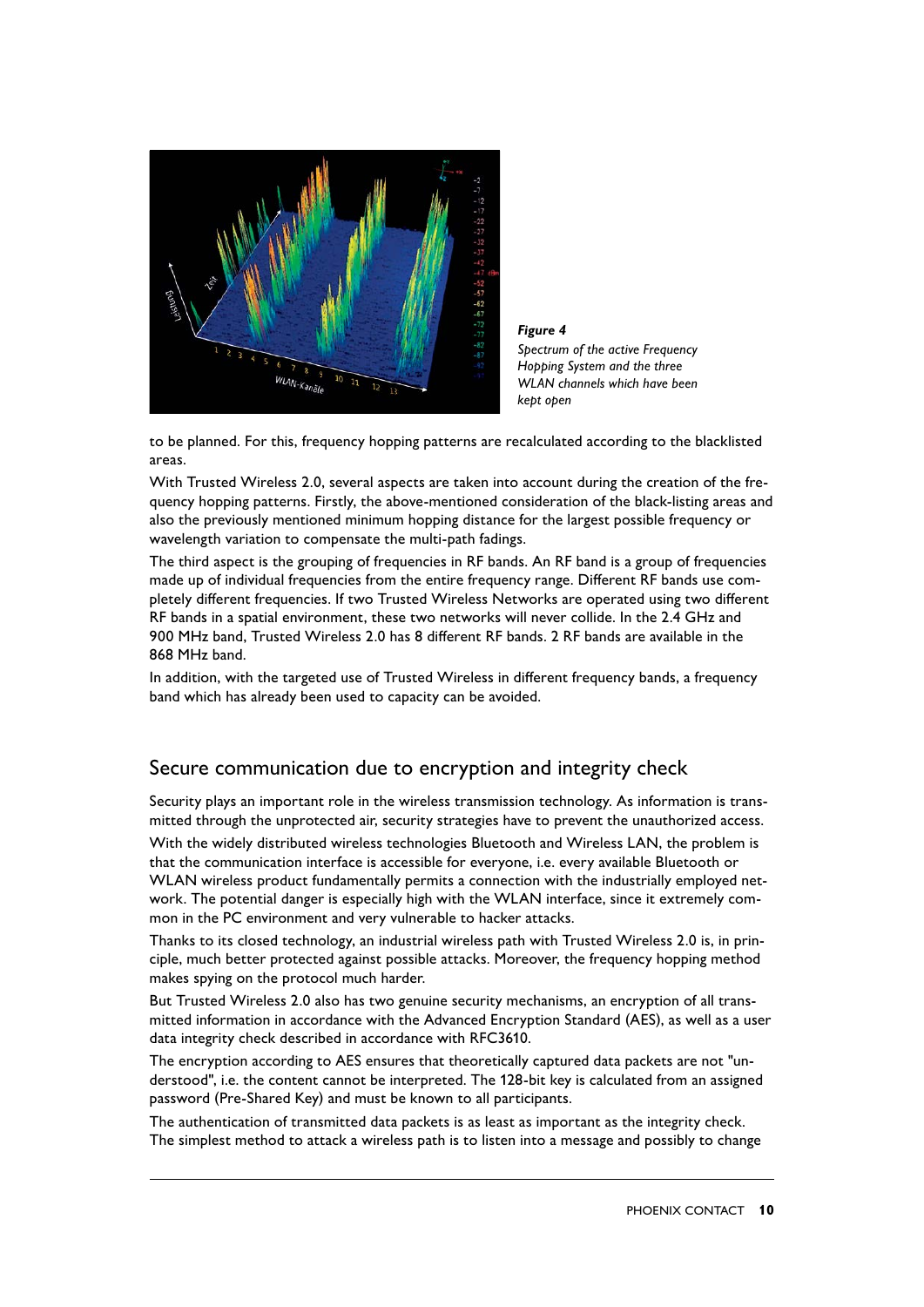<span id="page-10-0"></span>it and feed it back. Therefore, it must be ensured that the source of the message, the transmitter, is an authenticated transmitter. For this, the messages have a continuous code, which must not be repeated. This consecutive code is selected for Trusted Wireless 2.0 in such a way that an attacker would have to wait 1,000 years before the code repeats.

### Long range thanks to high receiver sensitivity and variable data transmission rates

For industrial wireless applications, the range plays a vital role, especially for outdoor applications. However, also in systems where no long ranges have to be overcome, a good receiver sensitivity offers a high system reserve for transmission in harsh conditions, e.g., with NLOS (non-line-of-sight). Essentially, the receiver sensitivity depends on the quality of the switching circuits and the transmission speed. Trusted Wireless 2.0 uses high-quality components for the transmission and reception levels and reaches a good sensitivity due to an additional pre-amplification.

Still much greater is the additional increase of sensitivity from variable data rates. If a lower data rate is used on the air transmission path, each individual information (each bit) is transmitted for a longer time with transmission power P. The energy per bit  $[EBit = P \cdot tBit]$  is thus four times lower with a data rate that is four times higher (Fig. 6).



*Figure 5 High-quality components for good receiver sensitivity*



*Figure 6 The lower the data rate, the higher the energy per bit*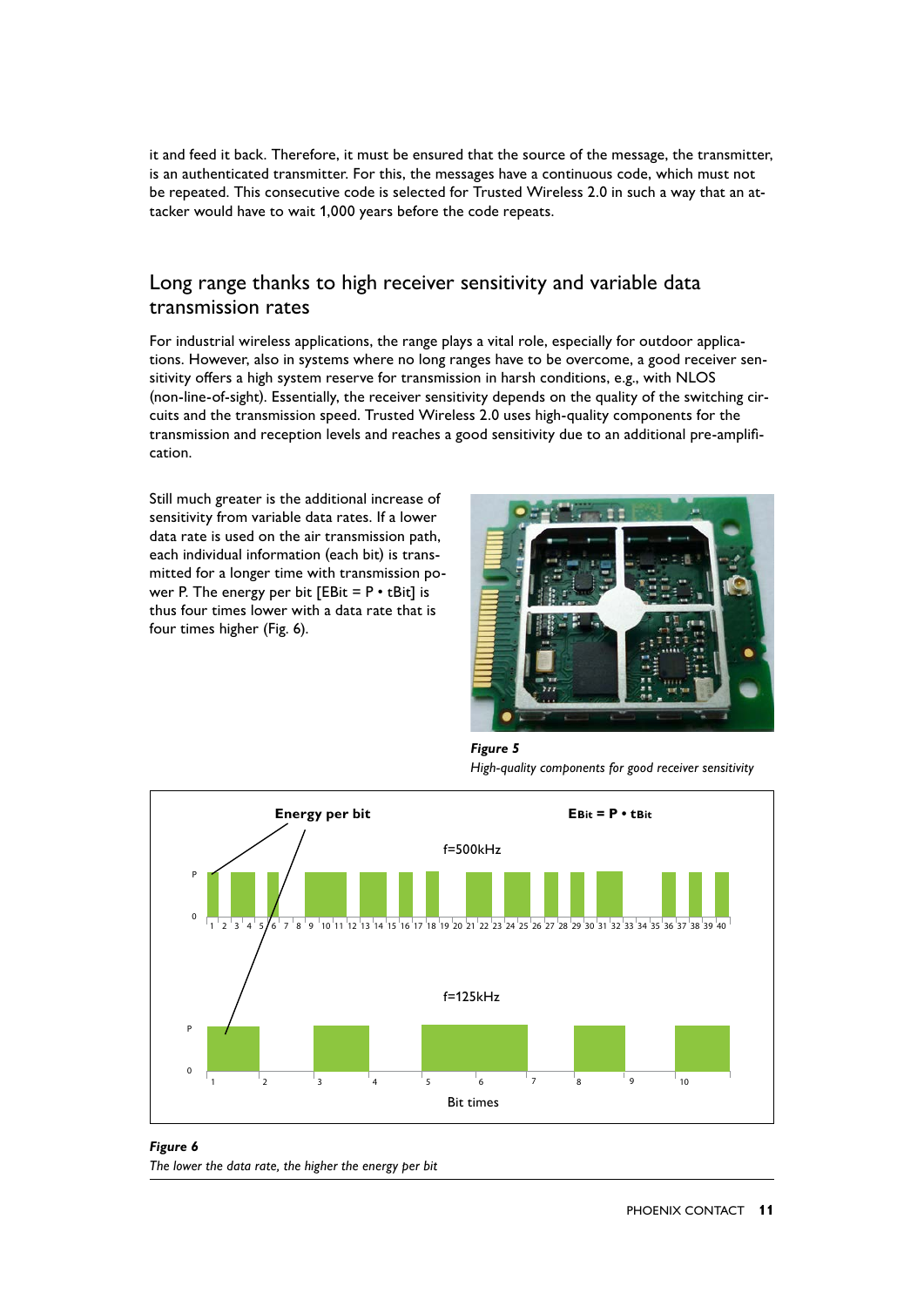A higher energy per bit results in a higher system gain. This shows in the increased receiver sensitivity. A four times lower data rate results in a system gain of about 6 dBm. Since the range of a system doubles each 6 dB, the range of a 125 kHz system is about twice as long as that of a 500 kHz system.

Trusted Wireless 2.0 offers various adjustable data rates. In this way, depending on the application requirements, the range can be maximized and is thus much greater than the ranges of common Bluetooth and WLAN systems.

The wireless technology Trusted Wireless 2.0 offers the following receiver sensitivities:

| OTA data rate in<br>kbps | Typical receiver<br>sensitivity<br>in dBm | Possible distance<br>that can be<br>overcome with LOS<br>and a system<br>reserve of 12 dB | <b>ISM</b> band | Max. EIRP<br>in dBm |
|--------------------------|-------------------------------------------|-------------------------------------------------------------------------------------------|-----------------|---------------------|
| 250                      | $-93$                                     | 1 km                                                                                      | $2.4$ GHz       | 20                  |
| 125                      | -96                                       | 3 km                                                                                      | $2.4$ GHz       | 20                  |
| 16                       | $-106$                                    | 5 km                                                                                      | $2.4$ GHz       | 20                  |
| 500                      | $-95$                                     | 8 km                                                                                      | 900 MHz         | 30                  |
| 250                      | $-102$                                    | <b>18 km</b>                                                                              | 900 MHz         | 30                  |
| 125                      | $-105$                                    | 24 km                                                                                     | 900 MHz         | 30                  |
| 16                       | $-112$                                    | 32 km                                                                                     | 900 MHz         | 30                  |
| 120                      | $-103$                                    | 8 km                                                                                      | 868 MHz         | 27                  |
| 60                       | $-104$                                    | <b>10 km</b>                                                                              | 868 MHz         | 27                  |
| 19.2                     | $-111$                                    | <b>18 km</b>                                                                              | 868 MHz         | 27                  |
| 9.6                      | $-114$                                    | 20 km                                                                                     | 868 MHz         | 27                  |
| 1.2                      | $-122$                                    | 25 km                                                                                     | 868 MHz         | 27                  |

\* The transmission power in the 2.4 GHz band in Europe depends on the data rate and is <19 dBm for Trusted Wireless 2.0.

#### *Table 1:*

*Comparison of receiver sensitivity and range in the respective systems.*

In order to determine the surmountable clearance, the receiver sensitivity must be taken into account along with the transmission power. To determine the link budget, the cable attenuations of the antenna installation and sometimes the antenna gain must also be taken into account. A safe wireless connection should also always be operated with a system reserve of 10-15 dB.

With the Trusted Wireless 2.0 technology, transmission within the kilometer range is possible in the event of line of sight and depending on the data rate and antenna installation used.

#### Flexible networks with automatic connection management

As already mentioned, there are special requirements for the reliability of wireless networks in an industrial environment. The right network structure can considerably improve this reliability. Bluetooth uses only point-to-point connections and a master can manage up to seven of them simultaneously. This way, up to seven Bluetooth slaves can be operated with one Bluetooth master.

A WLAN access point functions in a star structure with a sensible number of less than 20 clients. Neither technology supports repeater functions. The expansions of these networks are therefore smaller and there is no possibility to use alternative wireless connections. Trusted Wireless 2.0 has repeater functions and the network is able to heal itself after a connection abort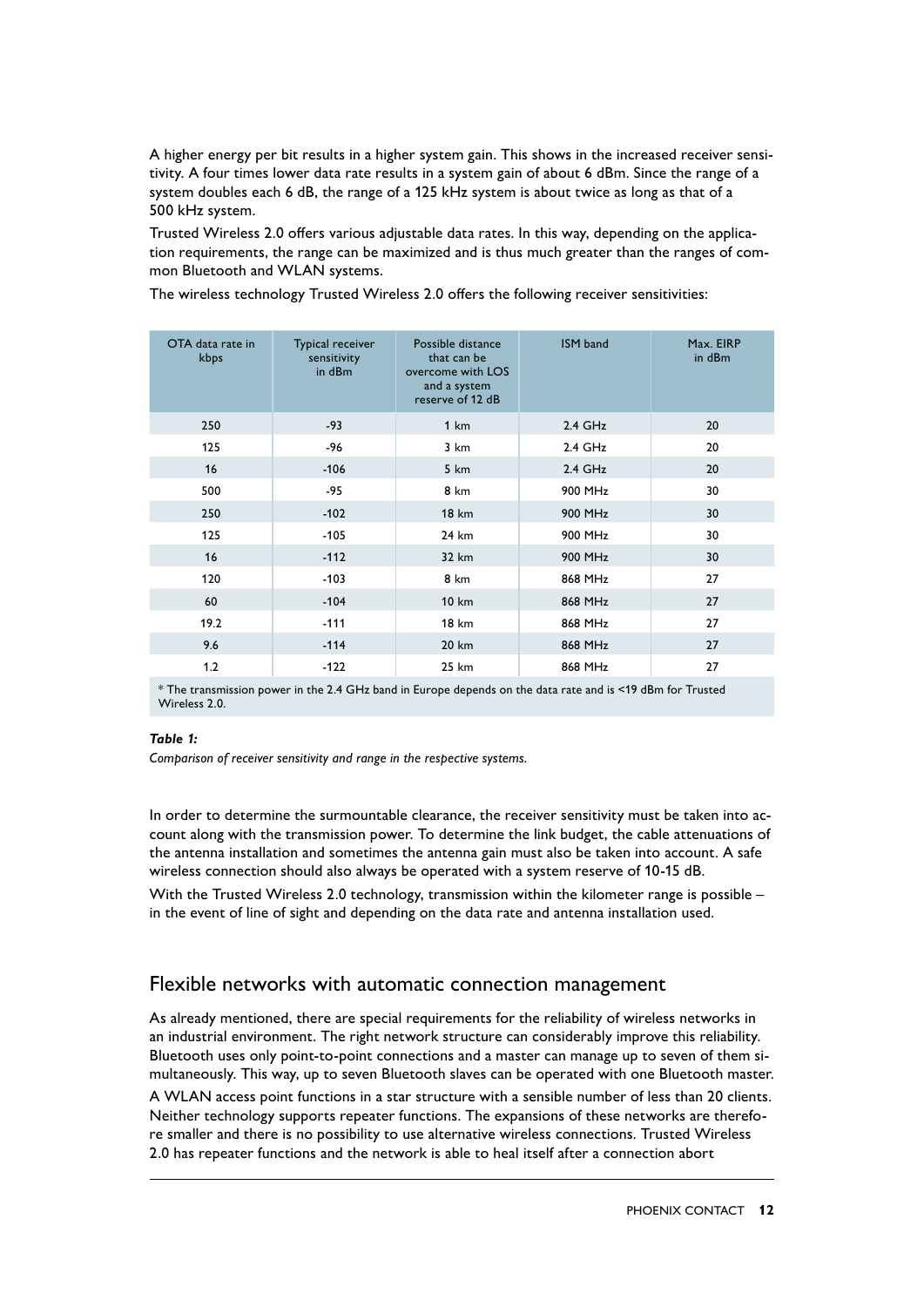<span id="page-12-0"></span>(self-healing network), i.e. build up or find an alternative connection path. This self-healing is implemented automatically within almost no time (within milliseconds or seconds, depending on the data rate).



#### *Figure 8*

*Possible network structures with Trusted Wireless 2.0*

As, due to these multiple communication paths, small meshes form between the nodes in the network, this kind of wireless network is also called mesh network. A Trusted Wireless 2.0 wireless network can therefore be operated in all network formations.

In actual networks, it may occur that, due to the high receiver sensitivity of Trusted Wireless 2.0, a node does not connect to the nearest node, but instead to a distant one. Therefore, Trusted Wireless 2.0 offers the option of carrying out what is called parent-black-listing. In this process, targeted nodes are excluded as possible repeaters. Each node can thus become "forbidden" to other nodes as a repeater (parent black-listing) or "allowed" (parent white-listing). In the basic settings, all repeaters are allowed as possible nodes.

Network optimization procedures can be carried out with this functionality. Additionally, in this way network structures, such as chains, can be set up if desired. In Fig. 9, nodes 1, 2 or 3 could be good connections for node 5. Nodes 4, 6 and 9, however, are not good repeaters and can be excluded via parent-black-listing.



#### *Figure 9 Parent-black-listing for node 5 should contain nodes 4, 6 and 9*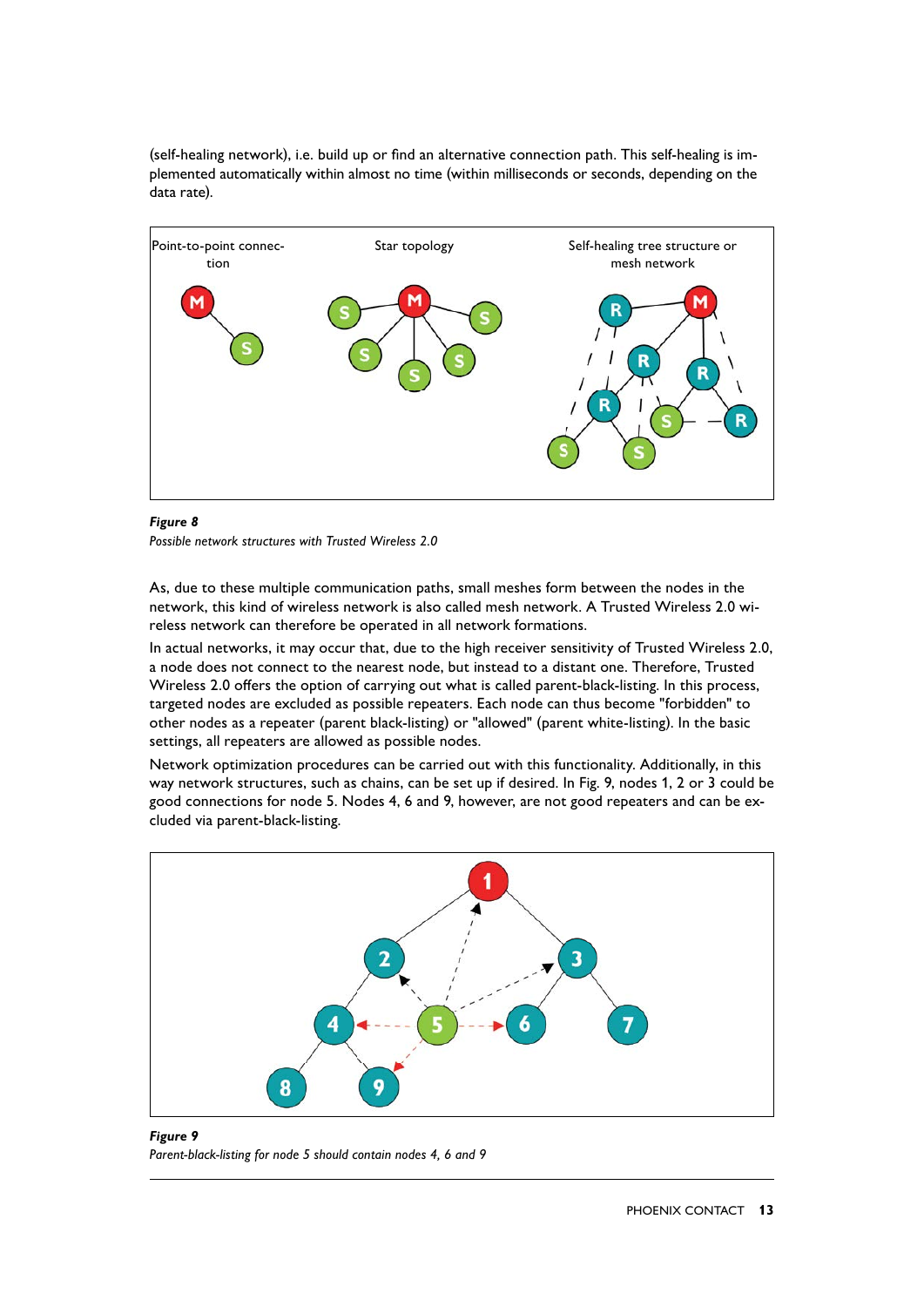## Distributed network maintenance makes things easier and faster

Internal communication between the individual wireless nodes is necessary to operate a wireless network - independent of the data volume to be transmitted. In this context, the process for adding a new node to the network (joining) as well as the cyclic management of already existing nodes play an important role.

Wireless networks such as Zigbee and WirelessHART follow a central approach with the use of a central control function, known as the Manager. This results in all network management messages having to be initiated in the Manager and transported through the network to the destination nodes. Responses also travel the entire path. This principle causes considerable communication traffic in the wireless network.

Trusted Wireless 2.0, however, uses a decentralized approach. Here the entire network management is processed with the Parent-Child Zone. This means a parent takes care of its children and integrates a new node in its zone if necessary. The information does not always have to be passed up and down to the central Manager, thus reducing communication traffic in the network and also greatly accelerating the whole process.

This has a positive effect on the network formation speed. If in a centrally managed network, the power supply for the manager fails and it therefore loses the information on the relation of the nodes, a reformation takes a long time. With WirelessHART this may take several minutes, depending on the number of nodes.

With Trusted Wireless 2.0, though, these processes can run in parallel in the individual branches of the network tree (Fig. 10, P/C zone 2.1 and 2.2) because they take place within the parentchild zone. This considerably accelerates the reformation of the wireless network.



*Figure 10 Distributed network management in the parent-child zone (P/C zone)*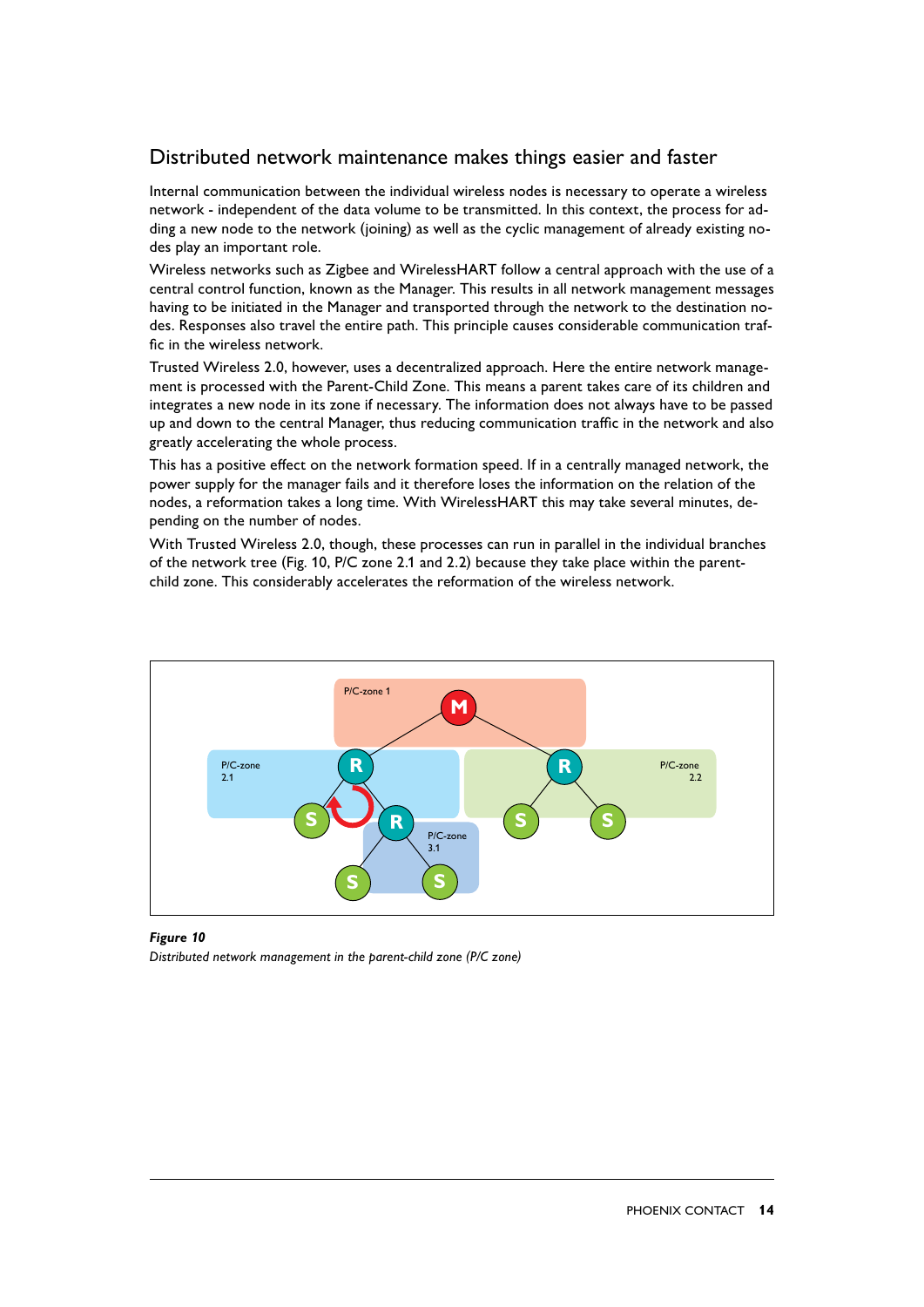#### <span id="page-14-0"></span>Extensive diagnostic properties

The operation of an industrial wireless network differs substantially from home applications. The consequences of non-availability are far more critical than in the private domain. This is one of the reasons why users want to have more information on the state of their wireless network. "Diagnostics" thus become very important.

Trusted Wireless 2.0 offers a wide range of diagnostic information. Thus in each node, a node table and a channel table are saved. The node table contains information on the directly connected nodes, their properties (master, repeater, slave), their connection quality (RSSI signal), the network depth and the list of permitted or prohibited parents.

The channel table contains information on the radio frequencies used, for example, on the noise level (current and maximum), the channel blocking rate and the packet error rate. All diagnostic information can be remotely requested via the wireless network to provide the operator with an accurate picture of the network and its environment. This allows targeted optimization measures to be carried out.

# Adaptability to the desired application

Trusted Wireless 2.0 is a wireless technology developed specifically for industrial use. It is based on the requirements of industrial infrastructure applications and closes the gap between specific sensor networks such as WirelessHART and the high-speed technology WirelessLAN. Trusted Wireless 2.0 is characterized by its particularly good adaptability to the desired industrial application and offers a high degree of reliability, robustness, safety and flexibility. The following figure shows a comparison of Trusted Wireless 2.0 and other wireless technologies in the 2.4 GHz band.



#### *Figure 11*

*Comparison of various wireless technologies in the 2.4 GHz band*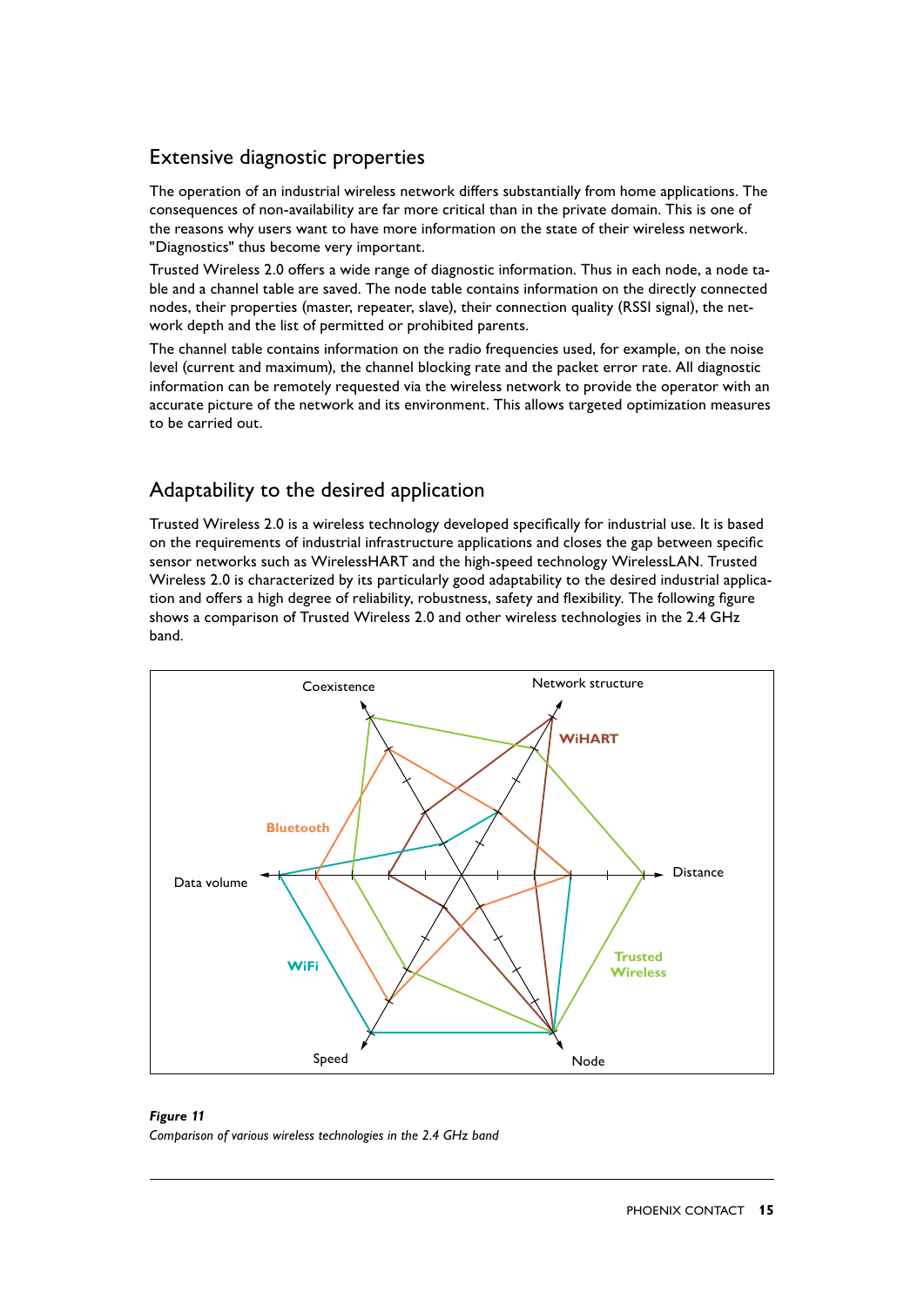<span id="page-15-0"></span>In addition, Trusted Wireless 2.0 represents a private alternative to the provider-dependent Low Power WAN networks in

the 868 and 900-MHz-ISM band. Compared with Sigfox, LoRa and other providers in this segment, Trusted Wireless 2.0 stands out for its considerably higher data rate and flexibility. Thanks to its unique diagnostic depth, its long range and its complete access to its own network, large networks without data limits can be set up whose availability is independent of network distribution or carriers. The following illustration presents a comparison between the technological properties of Trusted Wireless 2.0 and those of other wireless systems in the 868 and 900-MHz-ISM band.



#### *Figure 12*

*Comparison of various wireless technologies in the 868 and 900 MHz-ISM band*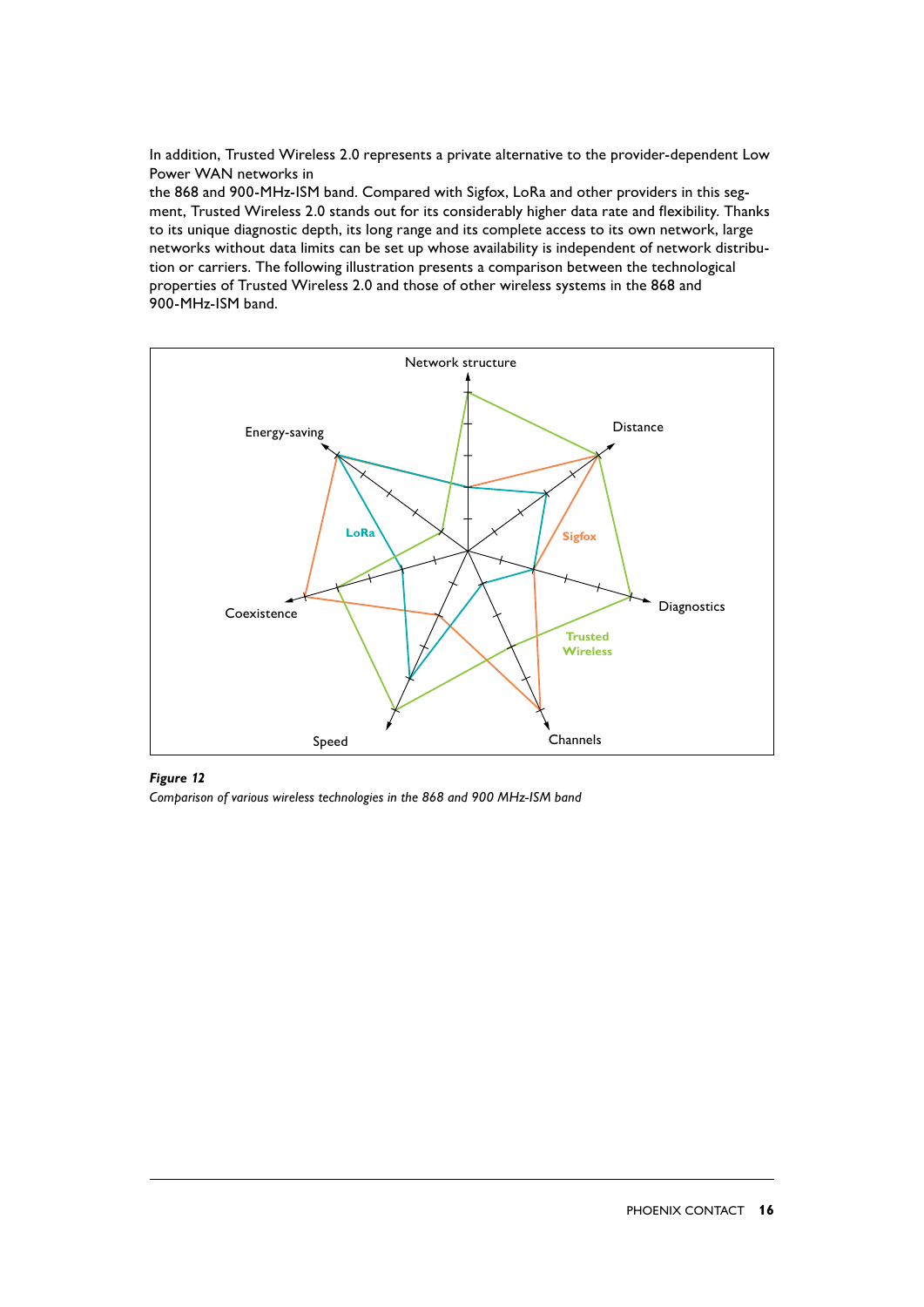# <span id="page-16-0"></span>**Glossary**

| <b>AES</b>  | Advanced Encryption Standard                                                                                                                                           |
|-------------|------------------------------------------------------------------------------------------------------------------------------------------------------------------------|
| <b>DSSS</b> | Direct Sequence Spread Spectrum                                                                                                                                        |
| <b>EMC</b>  | Electromagnetic Compatibility                                                                                                                                          |
| <b>FHSS</b> | Frequency Hopping Spread Spectrum                                                                                                                                      |
| <b>IEEE</b> | Institute of Electrical and Electronics Engineers                                                                                                                      |
| ISM band    | Industrial Scientific Medical band                                                                                                                                     |
| LBT         | Listen Before Talk                                                                                                                                                     |
| LOS         | Line of sight                                                                                                                                                          |
| <b>NLOS</b> | Non-line-of-sight                                                                                                                                                      |
| <b>OTA</b>  | Over-the-Air                                                                                                                                                           |
| P/C Zone    | Parent-Child Zone                                                                                                                                                      |
| R & TTE     | Radio and Telecommunications Terminal Equipment                                                                                                                        |
| RF band     | Radio Frequency band                                                                                                                                                   |
| <b>RFC</b>  | <b>Request for Comments</b><br>(Standardization document of the Internet Research and Development group,<br>for example, for the definition of protocols and services) |
| <b>RSSI</b> | Receive Signal Strength Indicator                                                                                                                                      |
| <b>WLAN</b> | Wireless Local Area Network                                                                                                                                            |